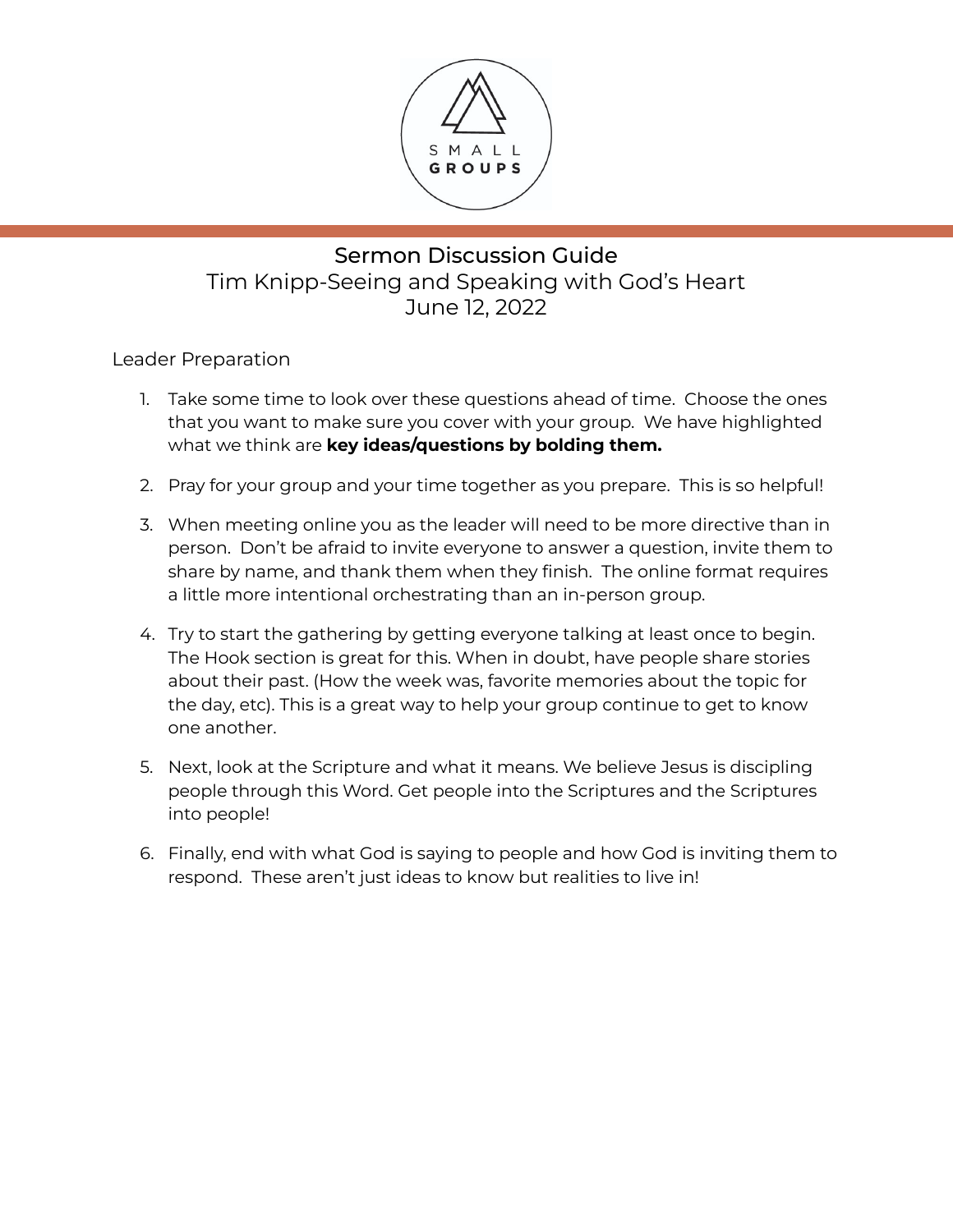

# Sermon Discussion Guide Tim Knipp-Seeing and Speaking with God's Heart June 12, 2022

### Hook - Getting to know one another

- 1. What words come to mind when you think of a wealthy person? What about a poor person?
- 2. Can you think of a time in your life when money was tight for you? What was that experience like?
- 3. Do you ever feel like you've been stereotyped for having wealth? What was that experience like?

### **Book**

- 1. Read James 5:1-6.
	- a. What is the tone of James in this passage? Does it sound inconsistent with your understanding of the Biblical story? Why or why not.
	- b. What is it about the "rich" that James is so upset about?
- 2. Read Exodus 3:7-9.
	- a. What is God's motivation to act in our world in this scenario?
- 3. Reread James 5:1-6 and interpret this passage in the light of Exodus 3:7-9.
	- a. What is the tone of James in this passage? Does it sound inconsistent with your understanding of the Biblical story? Why or why not.
	- b. What is it about the "rich" that James is so upset about?
	- c. Did anyone's answers change after reading the Exodus passage?

#### **Look**

- 1. How would you characterize common responses to injustice or sin in American Society? What about these responses align or do not align with God's response?
- 2. In the context of this James passage today, what does it mean to be poor in our world today? How do we show God's heart to those in each of these categories?